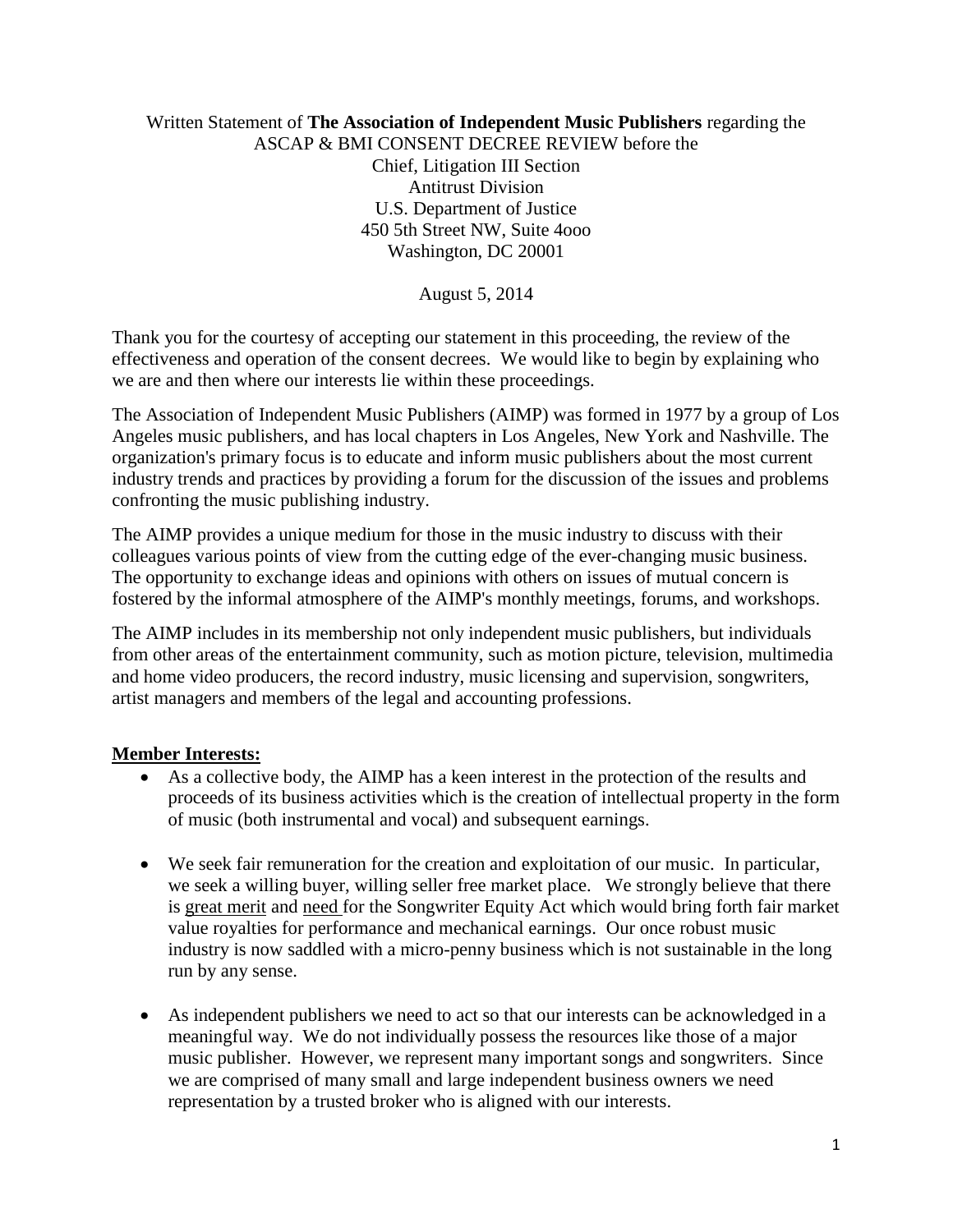## **Statement regarding the ASCAP & BMI Consent Decree Review:**

There are four main areas we would like to address concerning ASCAP & BMI in this critical time of review:

- The Role of the Performing Rights Organization (PRO):
	- $\triangleright$  The role the PROs serve in the marketplace is essentially to the Independent Music Publisher as they are uniquely situated to represent the collective interest of the publishers and their writers;
	- $\triangleright$  They act as THE trusted broker for writers and publishers;
	- $\triangleright$  They provide efficient access to repertoire for hundreds of thousands of large and small businesses that use music;
	- $\triangleright$  They are on the forefront of new technology and use of music across all media.
- Preferably Abolish or at least Amend the ASCAP & BMI consent decrees so as to permit ASCAP & BMI to license multiple rights:
	- $\triangleright$  Most PROs outside the U.S. have the right to not only license the performing right, but they also have the right to license mechanical, synchronization or lyric display rights on a non-mandatory basis. If permitted here in the US, Publishers would have the option to grant to ASCAP & BMI some or all additional rights and music users would have the option to license those rights from ASCAP & BMI. This is a win-win for all sides of the equation and has been working well consistently for many years outside the US.
	- $\triangleright$  In addition, this ability would allow ASCAP & BMI to compete fairly with the for profit PRO SESAC which is not subject to a consent decree and who is actively preparing to offer all of these licensing & collection services to their writer and publisher members.
	- $\triangleright$  ASCAP & BMI's ability to license multiple rights is, of course, of particular importance to the smaller independent publishers who do not have the means to compete with the larger publishers in this area.
	- $\triangleright$  In this review of the effectiveness and operation of the consent decrees it is imperative that the DOJ understand how important it is for ASCAP & BMI to compete without unreasonable restrictions in today's rapidly evolving marketplace.
- Preferably Abolish or at least Amend the ASCAP & BMI consent decree to change the rate-setting forum from the federal rate court to private arbitration, resulting in a quicker and less expensive rate-setting mechanism:
	- $\triangleright$  The money spent on federal rate court proceedings belongs to the Writers and Publishers of ASCAP & BMI; ASCAP & BMI have to spend an incredible amount of money (our money) just to defend rates for writer and publisher royalties in a forum that could be better handled in private arbitration.
	- $\triangleright$  A swift and fair process such as arbitration will allow users of music and creators of music to resolve issues without lengthy delays and costly expenses.